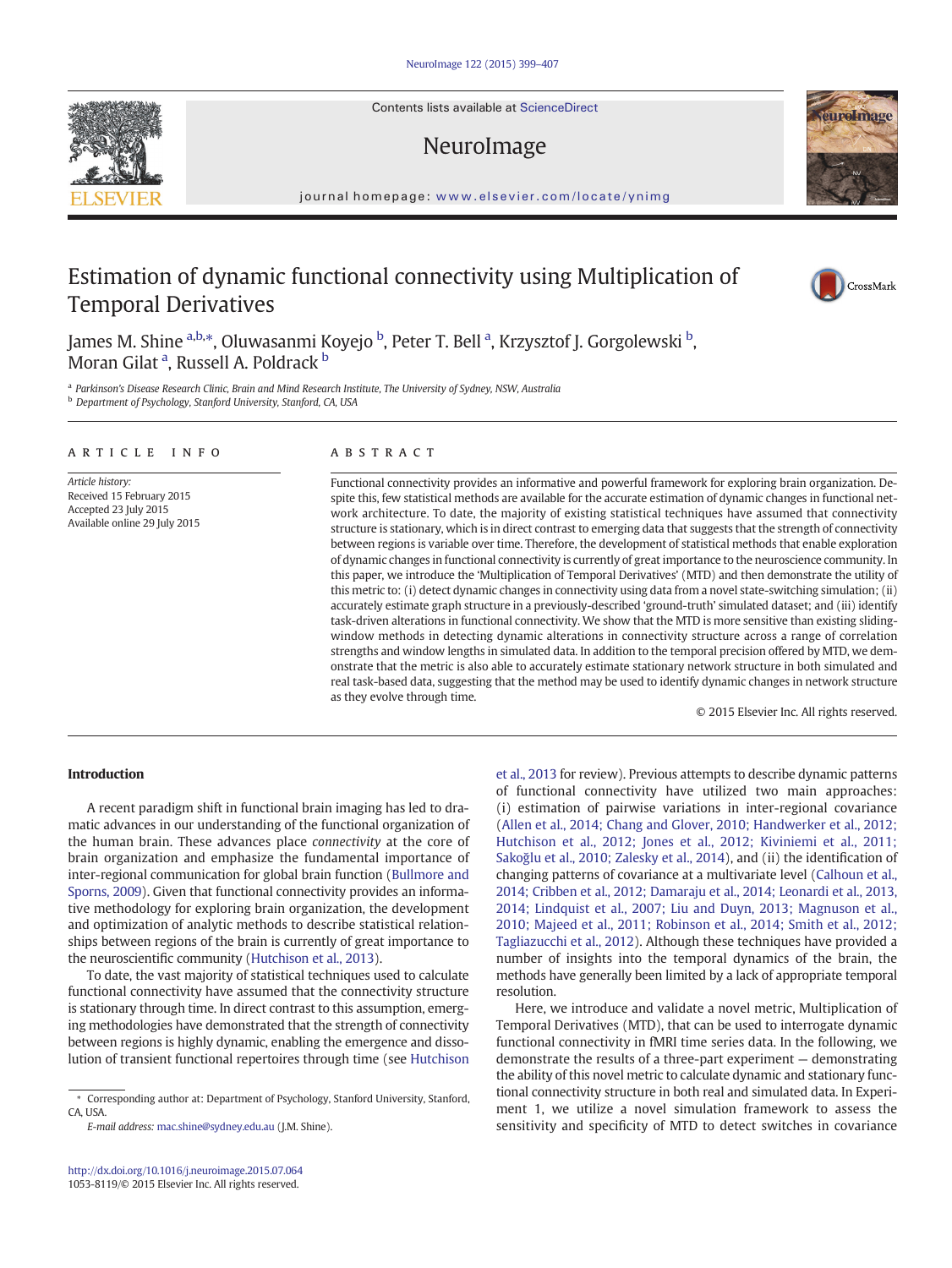<span id="page-1-0"></span>structure within a simulated time series dataset. In Experiment 2, we demonstrate that the metric also provides a robust method for describing stationary patterns of functional connectivity by comparing its performance against common methodologies using a 'gold-standard' simulated dataset ([Smith et al., 2011](#page-8-0)). In Experiment 3, we apply the metric to a high-quality task-based dataset from the Human Connectome Project ([Barch et al., 2013](#page-8-0)) in order to demonstrate that the method can identify task-driven changes in network reconfiguration in real fMRI data. Together, the results of these highlight the potential of MTD in estimating dynamic and stationary functional connectivity structure.

#### Methods

## Multiplication of Temporal Derivatives

To estimate connectivity at each time point of functional neuroimaging data using the MTD metric, we first calculate the temporal derivative (dt) of each time series (ts) of length  $t$  by performing a first-order differencing (i.e. subtracting the BOLD intensity at time point  $t - 1$ from the intensity at time point  $t$ ; see Eq. 1).

$$
dt_{it} = ts_{it} - ts_{it-1} \tag{1}
$$

Equation 1: the temporal derivative of node  $i$  at time  $t$  is calculated as the temporal difference between the intensity of the signal at time  $t$  and  $t - 1$  at node i.

For each of *n* nodes with t unique time points, we calculate a  $t - 1$ vector of temporal derivative values, and then normalize each data point by dividing each dt by the standard deviation  $(\sigma)$  of the dt, calculated over the entire time course. To calculate the MTD score at each time point, the dt for each pair of nodes ij are then multiplied, creating a  $t - 1 \times n \times n$  matrix, in which the value in each cell reflects the degree of functional coupling between the ith and jth nodes of the network (see Eq. 2). Positive MTD scores thus reflect 'coupling' in the same direction of signal change across nodes (that is, signal either both increasing or both decreasing together), whereas negative scores reflect 'anti-coupling' (that is, signal in one node increasing while the other is decreasing). The mean MTD value can then be calculated over the course of an entire experiment to estimate the stationary functional coupling between two nodes, *i* and *j* (see <http://github.com/macshine/coupling/> for code).

$$
MTD_{ijt} = \frac{(dt_{it} \times dt_{jt})}{(\sigma_i \times \sigma_j)}
$$
\n(2)

Equation 2: Multiplication of Temporal Derivatives metric at time t between nodes  $i$  and  $j$ .

Any method that estimates connectivity on a single data point will, by definition, be more susceptible to fluctuations in high frequency noise. For this very reason, there is currently debate in the literature regarding the ideal window length to use for dynamic connectivity analyses — long window lengths are relatively insensitive to rapid alterations in connectivity, whereas short windows are more susceptible to fluctuations in high frequency noise [\(Leonardi and Van De Ville,](#page-8-0) [2015; Zalesky and Breakspear, 2015\)](#page-8-0). In addition, methodological considerations also play a role, as certain techniques (such as sliding window Pearson correlation analysis) require relatively large temporal windows to improve estimates of covariance [\(Hutchison et al., 2013\)](#page-8-0). To assess the effect of window size in our experiment, we calculated a simple moving average (SMA) of the MTD metric, such that data are averaged surrounding a point in time within a window, w (Eq. 3), a technique commonly employed in the literature when using sliding window analyses [\(Hutchison et al., 2013](#page-8-0)). The window length can then be flexibly manipulated depending on the nature of the hypothesis being interrogated (i.e. short window lengths for

change points analysis and long window lengths for robust estimation of positive covariance structure).

$$
SMA_{ijt} = \frac{1}{2w+1} \sum_{t-w}^{t+w} MTD \tag{3}
$$

Equation 3: simple moving average (SMA) of the Multiplication of Temporal Derivatives (MTD) score for window length w over time t.

#### Experiment 1 — dynamic connectivity simulation

The primary goal of Experiment 1 was to compare the performance of MTD against the primary method used for calculating dynamic functional connectivity — sliding window Pearson's correlation coefficients (SWPC) — using a novel simulated dataset. To do so, we compared the sensitivity and specificity of MTD against the SWPC method across a range of correlation thresholds and window-sizes. Importantly, the use of a simulated dataset allowed us to systematically evaluate the sensitivity and specificity of each technique, as we knew the 'ground truth' state of the functional connectivity in the simulated data.

#### Experiment 1a — sustained alterations in connectivity structure

To assess the capacity of MTD to estimate dynamic connectivity, we performed a series of analyses using a novel simulation that used a novel State Switching model (SSM) to generate realistic BOLD time course data in which the connectivity 'state' between two regions could be dynamically manipulated between two experimental states: one involving no positive correlation between nodes (State 1), and another with a positive correlations between nodes (State 2). At each time point, the covariance structure between a pair of nodes was determined by a latent state variable, which evolved following a discrete dynamical model, with dynamics determined by a pre-defined state transition switch [\(Baum and Petrie, 1966](#page-8-0)). At each time point, an observation vector was generated from a multivariate Gaussian distribution with covariance associated with the hidden state (Eq. 4).

$$
X_t \sim P(X|Z_t, C) = N(X; 0, C_{Z_t})
$$
\n
$$
\tag{4}
$$

Equation 4: State Switching Model for simulation of time series data. Where Z indexes states, X represents observations, and  $C<sub>7</sub>$  is the covariance associated with state Z.

As the State identity of each matrix was known from time point to time point, we were able to evaluate the sensitivity and specificity of the MTD in capturing dynamic switches in covariance structure. To do so, we simulated the data using the state-switching model (SSM) 1000 times each across a range of correlation coefficients (Pearson's  $r = 0.1, 0.2, 0.3, 0.4$  and 0.5) for two dynamic 'switch' scenarios. In the first scenario, we created a single sustained switch from State 1 to State 2. We then calculated an SMA of the MTD (Eq. 3) for the nodepair over a range of window lengths (with the smallest window including one time point either side of target point [i.e. a window length of 3 TRs;  $w = 1$ ] and the largest encompassing 10 time points either side of target point [i.e. a window length of 21 TRs;  $w = 10$ ]). As a direct comparison, we calculated SWPC, a widely utilized method for exploring dynamic functional connectivity in the literature [\(Hutchison](#page-8-0) [et al., 2013\)](#page-8-0), with the same range of variable window lengths (i.e.  $w = 1-10$ ), shifted sequentially by 1 TR to cover the entire time course. Importantly, the two competing methods were aligned such that they had access to identical data points for each simulation.

To directly compare the performance of the MTD and SWPC over the range of window lengths, we used a 'sliding window' approach to assess the data for significant differences in mean connectivity between the two simulated nodes at each point in time. To achieve this, we performed an independent-samples t-test comparing the 10 time points prior to with the 10 time points following a given data point and then 'slid' this window across the time series. Therefore, at each point in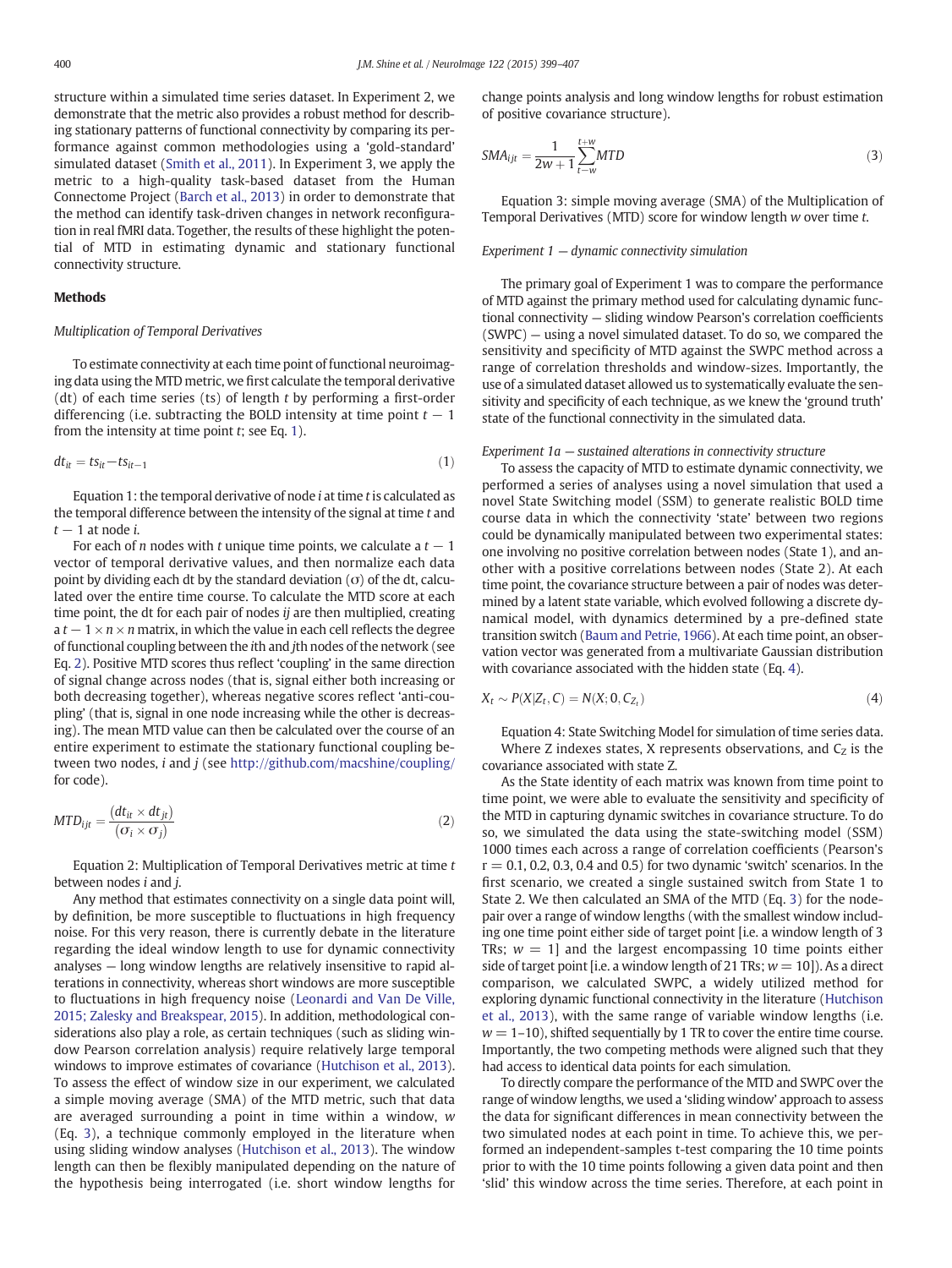the data, we obtained a t-statistic that reflected the likelihood that there was a large deviation in the mean connectivity score (calculated using either the MTD or SWPC) between the two windows surrounding each point. By performing a negative  $log_{10}$  transform of the p-value for each of the 1000 simulations, we were able to estimate the 'confidence' of a switch occurring at a given data point. That is, high values in the confidence measure, corresponding to small p-values, suggested increased confidence that a switch occurred at that point in the data. After standardizing this confidence measure within each window to allow comparison across window lengths, we were able to create a measure that reflected the confidence that a switch occurred at a given data point for each method that was directly comparable across the range of windows and correlation strengths.

To further characterize the performance of the two metrics, we calculated the sensitivity and specificity of each measure to accurately detect the switch point: sensitivity was defined as the proportion of simulations in which there was a significant confidence value (confidence score  $>$ 3.0, equivalent to  $p$  < 0.001) within 5 time points of a switching event; and specificity was defined as the inverse of the proportion of simulations in which there was a high confidence value present in a window that did not involve any switch in correlation structure (i.e. comparing two windows with matching states). This latter value reflects the extent to which the MTD or SWPC at a given window length mistakenly identified data in State 1 as associated with positive covariance structure (that is, State 2). Importantly, our objective was to create a metric with high sensitivity to switch point detection, such that the techniques were likely to be associated with a trade-off in specificity, the latter of which has recently been shown to be maximized using multivariate volatility methods [\(Lindquist et al., 2014\)](#page-8-0).

#### Experiment  $1b$  – transient alterations in connectivity

In addition to detecting changes in connectivity structure (Experiment 1a), it is also important for a dynamic connectivity metric to identify transient changes in connectivity (Experiment 1b), such as those involved in an event-related fMRI design, in which behavioral variables are presented rapidly and classically modeled as events with zero latency. To compare the effectiveness of the MTD and SWPC to estimate these dynamic fluctuations, we created a transient switch from State 1 to State 2 lasting for a duration of six time points, the number of which was estimated to most realistically model the number of time points in which a BOLD response from a single neural event would last in a typical fMRI experiment with a TR of 1 s (i.e. 6 time points). We simulated data 1000 times across the same range of correlation coefficients as in the previous experiment ( $r = 0.1-0.5$ ) and subsequently calculated the SMA of the MTD and the SWPC scores for the same range of window sizes  $(w = 1-10)$ . The confidence, sensitivity and specificity of each metric were calculated as per Section Experiment 1 – dynamic connectivity simulation, however, as the covariance structure shifted after six time points, we only used six data points (as opposed to ten in the previous analysis) per window for the sliding t-tests to increase temporal precision.

#### Experiment  $1c$  – effect of amplitude change on estimates of connectivity

One difficulty of interpreting functional connectivity results in the context of external task demands is disentangling spurious increases in connectivity that occur due to co-activation of neural regions by task demands from underlying increases in task-related functional connectivity. In order to mimic this scenario in a simulation, we added 1.0% signal intensity (a conservative estimate of the BOLD percent signal change predicted from a standard block-design experiment) to two time series that were otherwise not correlated with one another (i.e. they were in State 1). We then calculated the MTD and SWPC values for this data as per methods described in Section Experiment 1 – dynamic connectivity simulation. As there was no underlying positive covariance between the two nodes, we reasoned that a method

sensitive to actual changes in covariance but insensitive to alterations in evoked responses should not detect a positive switch in this scenario.

#### Experiment  $1d$  – effect of noise addition

There is an extensive literature detailing the negative effect of spurious noise on the estimation of stationary functional connectivity (e.g. see [Power et al., 2012](#page-8-0)). However, there is less clarity regarding the effect of noise on estimates of dynamic connectivity. To estimate the possible adverse effects of spurious noise to both the MTD and SWPC, we created two separate simulations. In the first simulation, we simulated a range of low and high frequency noise signals by adding a randomly phase-shifted sinusoid signal to the original data time series  $(r = 0.3)$  at a range of frequencies  $(0.001, 0.02, 0.04, 0.06, 0.08, 0.10,$ 0.20 and 0.40 Hz) and then calculated the MTD and SWPC estimates of covariance structure for  $w = 3$ .

#### Experiment 1e — effect of head motion

To estimate the global effects of motion, we added a series of global signal spikes (1.0% signal intensity) to each time series randomly to a proportion of time points (at the same point in each time series), varying the proportion from 1/n (i.e. one time point) up to 25% of the time series. We then calculated the MTD and SWPC estimates of covariance structure for  $w = 3$ . In both instances, we then compared the resultant sensitivity and specificity of each trial to the value estimated from data without noise added.

### Experiment  $1f$  – effect of filtering

In conventional sliding-window FC, it is common practice to apply a high-pass filter to timeseries that has a cut-off about the reciprocal of the window length (e.g., 100 s requires an 0.01 Hz HPF cut-off) to avoid spurious fluctuations due to aliasing (for instance, see [Leonardi](#page-8-0) [and van de Ville, 2015\)](#page-8-0). To determine the extent to which the choice of high-pass filter affected estimates of covariance, we ran a series of simulations in which we altered the extent of high-pass filtering on the original time series, using a range of filters (0.005, 0.006, 0.007, 0.008, 0.01 and 0.013 Hz) and then calculated the MTD and SWPC on the resultant time series ( $r = 0.3$  and  $w = 3$ ). In addition, we also ran a further simulation in which the data were band-pass filtered in a similar to the window utilized for many resting state analyses (between 0.001 and 0.01 Hz). In a similar fashion to experiment 1d, the sensitivity and specificity of each trial was then normalized to the value estimated from data without filtering.

#### Experiment 2 — stationary network detection

In Experiment 2, our aim was to demonstrate that the MTD is able to accurately estimate stationary connectivity structure in a wellcharacterized fMRI dataset, demonstrating the capacity of the MTD to capture meaningful patterns of dynamic changes in connectivity from fMRI time series data. We achieved this aim by directly comparing the performance of MTD against a variety of existing methods using a previously published gold-standard stimulated data set [\(Smith et al.,](#page-8-0) [2011\)](#page-8-0), which was obtained from FMRIB [\(http://www.fmrib.ox.ac.uk/](http://www.fmrib.ox.ac.uk/analysis/netsim) [analysis/netsim\)](http://www.fmrib.ox.ac.uk/analysis/netsim). Briefly, this dataset consists of 28 simulations of BOLD data in 50 realizations (TR =  $1.5-3$  s; 200-1000 individual time points; 5–50 nodes; and differing levels of noise and hemodynamic response function variability). Each simulated dataset was created using an fMRI forward model based on dynamic causal modeling (DCM; [\(Friston et al., 2011\)](#page-8-0)), combined with a nonlinear balloon model [\(Buxton et al., 1998](#page-8-0)) to simulate vascular dynamics (see [\(Smith et al.,](#page-8-0) [2011\)](#page-8-0) for details of the simulation). The authors simulated realistic BOLD data with known network structure (i.e. 'ground truth'), enabling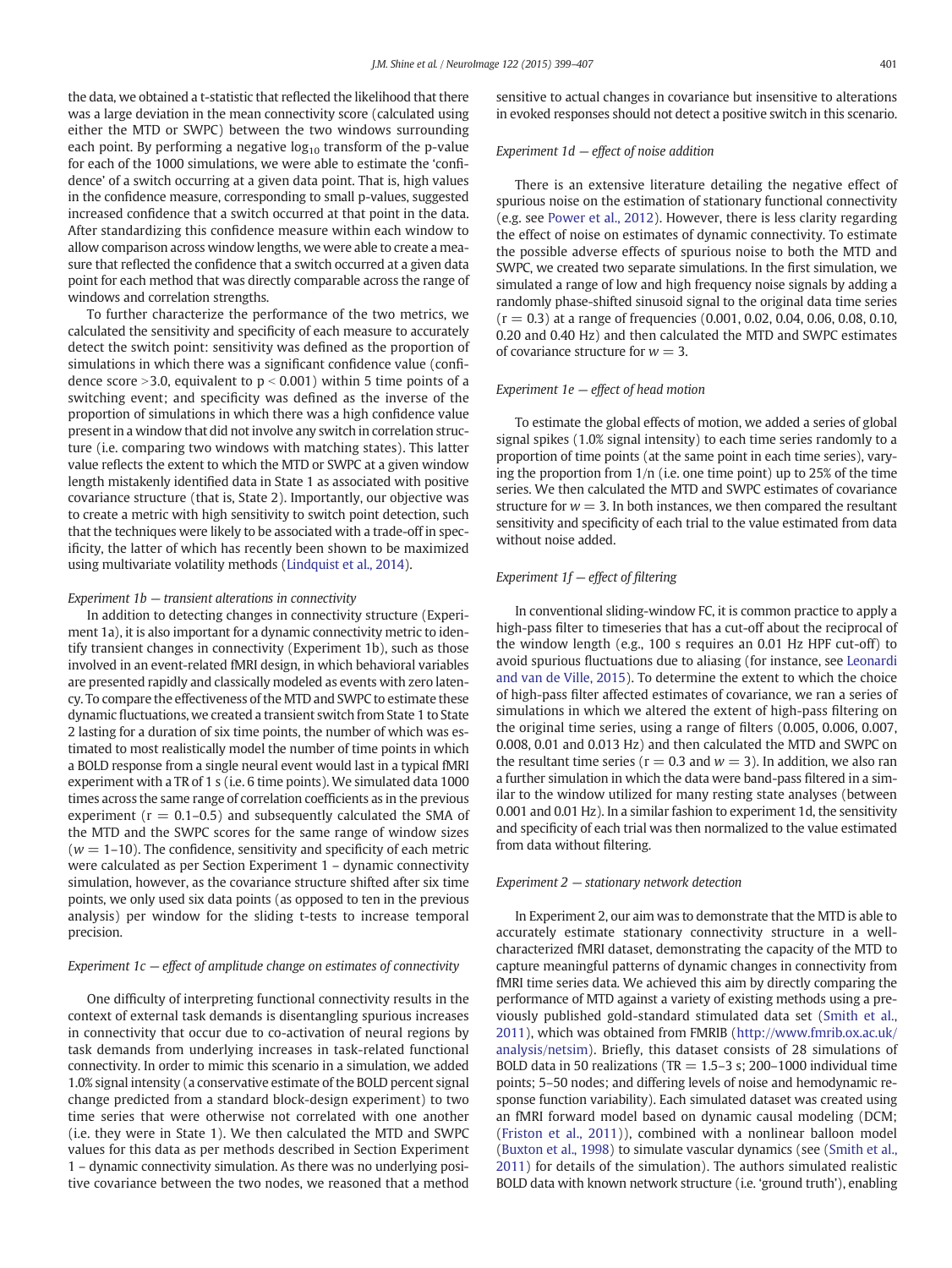<span id="page-3-0"></span>the evaluation of a range of popular connectivity models to estimate the 'ground truth' network structure.

To test for the strength of functional connectivity, the authors calculated 'c-sensitivity', which was defined as the fraction of true positive connectivity estimates (that is, the estimated connection strength between nodes that were connected in the true network) with a connectivity strength greater than two standard deviations above the mean of the estimated scores for edges that are not present in the true network (that is, true negative connections). Smith and colleagues found that strong methods performed at greater than 80% c-sensitivity, however there was a great deal of variability amongst the different simulations. In this study, we applied the same evaluation criteria as [\(Smith](#page-8-0) [et al., 2011\)](#page-8-0). We calculated the mean c-sensitivity for the entire group using the MTD metric for each of the 28 simulations from the [Smith](#page-8-0) [et al. \(2011\)](#page-8-0) dataset. For clarity, results are presented without the application of SMA to MTD data, however c-sensitivity scores for the MTD metric did improve substantially with the application of a SMA with moderate window size ( $w = 3-4$ ; see Fig. S1).

# Experiment 3 — task-based functional connectivity

In the final experiment, we provide further validation of the potential utility of MTD by demonstrating that the metric is able to provide insights into the functional organization of the brain using real fMRI time series data. To assess task-based functional connectivity, preprocessed data from 40 unrelated subjects collected while performing a visuallybased working memory task were downloaded from the Human Connectome Project server ([Glasser et al., 2013\)](#page-8-0). Briefly, the task consisted of interleaved blocks of a high and low load working memory task (2-back and 0-back, respectively), paired with an object recognition task (four separate conditions: places, faces, body parts and tools). In this experiment, we examined two contrasts: firstly, working memory load was interrogated by comparing patterns of activity and connectivity during all four '2-back' blocks and all four '0-back' blocks; and secondly, the differential pattern of 'face' and 'place' object recognition was interrogated by comparing patterns during both high and low load 'face' blocks with patterns during both 'place' blocks.

Preprocessing of timeseries data involved distortion correction and linear head movement correction, following which all data was projected onto two 32,492 vertex cortical sheets (one per hemisphere). The mean time series was then extracted from each of 333 surface parcels (166 in the left hemisphere and 167 in the right hemisphere), which were defined according to patterns of homogenous vertex-wise stationary resting state connectivity ([Gordon et al., 2014\)](#page-8-0). To estimate patterns of connectivity in a targeted fashion, the MTD metric was calculated for a reduced set of 18 parcels (Fig. S3), which were identified via reverse inference of the terms: 'working memory' (8 parcels), 'faces' (5 parcels) and 'places' (5 parcels) using the NeuroSynth data-base [\(Yarkoni et al., 2011\)](#page-8-0). A time series of the MTD score ( $w = 3$ , the window length with the highest sensitivity, specificity and confidence across a range of correlation strengths from our previous simulations; see Sections 3.1.1 and 3.1.2) was calculated for each of the 153 unique connections and then entered into a mixed-effects general linear model analysis [\(Mumford and Poldrack, 2007](#page-8-0)) with task-onset regressors from the working memory task using customized code implemented in Python. Results from the mixed-effect analyses were visualized on the cortical surface by performing a negative  $log_{10}$  transformation of the corresponding p-value for each parcel-wise connection using the Connectome Workbench toolbox (see Fig. S3).

#### Results

#### Experiment 1a — sustained alterations in connectivity

The MTD outperformed the conventional SWPC approach when detecting dynamic switches in connectivity States in simulated timeseries data (Fig. 1). When detecting a sustained switch in connectivity, the MTD was associated with a higher degree of confidence in the switch point across a range of correlation strengths (Fig. 1a), particularly when using finer temporal window ( $w = 2-4$ ; [Table 1\)](#page-4-0). Across all simulations, the SWPC showed poorer discrimination of switch points,



Fig. 1. Sustained alterations in covariance structure. The Multiplication of Temporal Derivatives (MTD; shown in blue) was able to detect the 'switch' between State 1, in which there was no covariance structure (shown in white below the plot), and State 2, in which sparse covariance structure was present in the data (shown in black) with more precision than the sliding window Pearson's correlation technique (SWPC; shown in red) across a range of connectivity strengths (top panel). Values reflect the mean connectivity strength (standardized to the maximum estimated value of the correlation strength for each simulation) across all window lengths and all correlation strengths. The bottom panel shows the average 'confidence' in the occurrence of a switch at a given point in the time series, averaged across window length and correlation strength. For both sustained switches (a) and transient switches (b), the MTD was able to estimate alterations in connectivity with more precision, as evidenced by steeper gradients of change in correlation strength estimation (top panel) and change point detection (bottom panel).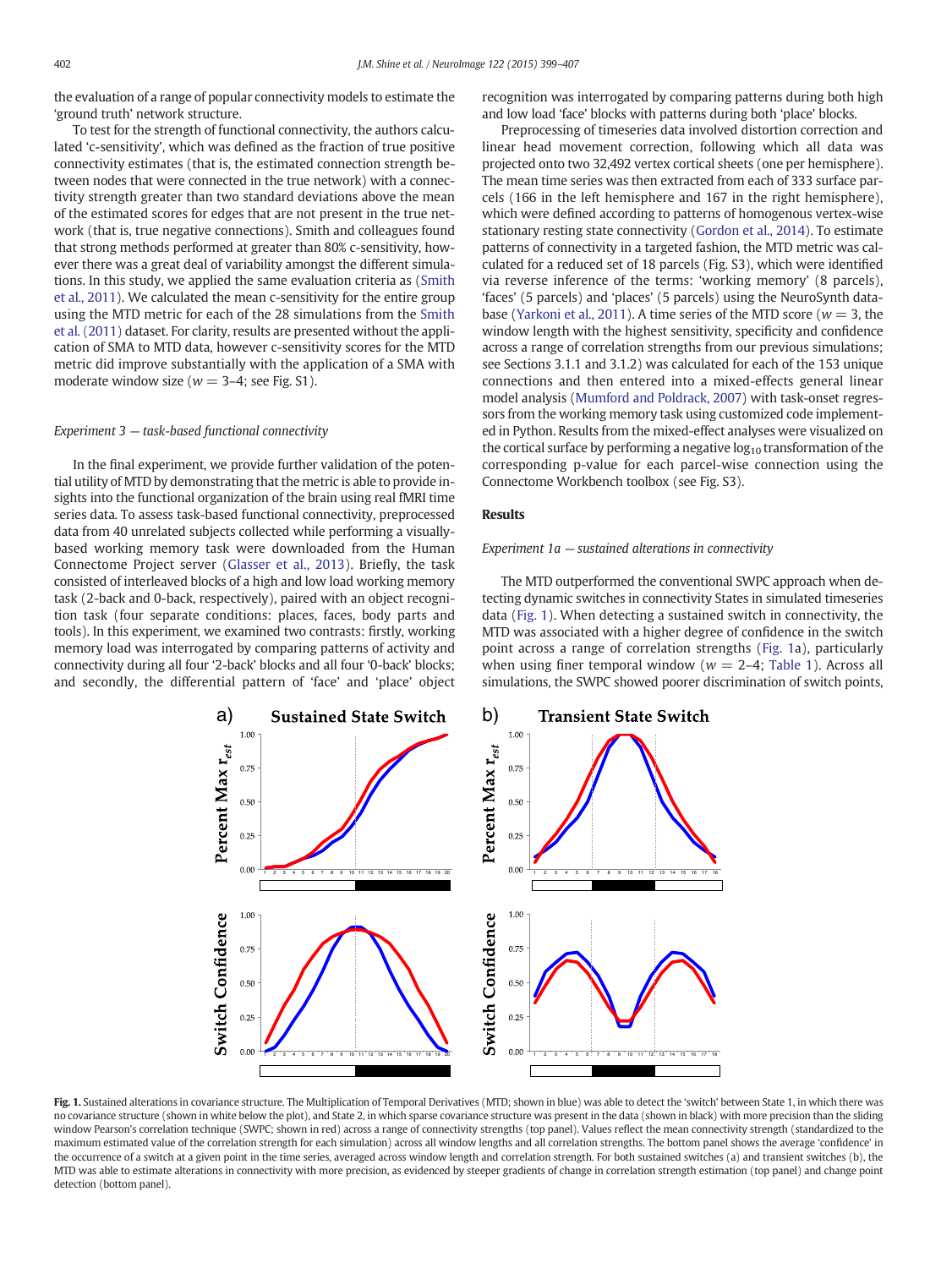#### <span id="page-4-0"></span>Table 1

Sensitivity and Specificity values for sustained shifts in correlation using both the Multiplication of Temporal Derivatives and Sliding Window Pearson's Correlation across a range of correlation strengths ( $r = 0.1 - 0.5$ ) and window lengths ( $w = 1 - 10$ ).

| Window $(w)$                           | $r = 0.1$   |             | $r = 0.2$   |             | $r = 0.3$   |             | $r = 0.4$   |             | $r = 0.5$   |             |
|----------------------------------------|-------------|-------------|-------------|-------------|-------------|-------------|-------------|-------------|-------------|-------------|
|                                        | Sensitivity | Specificity | Sensitivity | Specificity | Sensitivity | Specificity | Sensitivity | Specificity | Sensitivity | Specificity |
| Multiplication of Temporal Derivatives |             |             |             |             |             |             |             |             |             |             |
|                                        | 0.40        | 0.94        | 0.48        | 0.94        | 0.52        | 0.95        | 0.58        | 0.94        | 0.62        | 0.93        |
| 2                                      | 0.59        | 0.85        | 0.64        | 0.84        | 0.74        | 0.84        | 0.77        | 0.85        | 0.81        | 0.83        |
| 3                                      | 0.69        | 0.78        | 0.75        | 0.77        | 0.81        | 0.80        | 0.86        | 0.77        | 0.88        | 0.74        |
| 4                                      | 0.75        | 0.72        | 0.80        | 0.71        | 0.87        | 0.70        | 0.91        | 0.71        | 0.91        | 0.69        |
| 5                                      | 0.76        | 0.70        | 0.81        | 0.69        | 0.87        | 0.69        | 0.91        | 0.68        | 0.93        | 0.67        |
| 6                                      | 0.75        | 0.70        | 0.80        | 0.68        | 0.87        | 0.68        | 0.90        | 0.68        | 0.93        | 0.67        |
|                                        | 0.73        | 0.70        | 0.79        | 0.69        | 0.85        | 0.69        | 0.90        | 0.67        | 0.93        | 0.67        |
| 8                                      | 0.71        | 0.71        | 0.78        | 0.70        | 0.84        | 0.70        | 0.90        | 0.67        | 0.92        | 0.69        |
| 9                                      | 0.70        | 0.71        | 0.77        | 0.69        | 0.85        | 0.69        | 0.89        | 0.68        | 0.92        | 0.69        |
| 10                                     | 0.69        | 0.70        | 0.78        | 0.69        | 0.84        | 0.69        | 0.90        | 0.68        | 0.92        | 0.69        |
| Sliding window Pearson's correlation   |             |             |             |             |             |             |             |             |             |             |
|                                        | 0.28        | 0.97        | 0.35        | 0.97        | 0.38        | 0.96        | 0.44        | 0.97        | 0.46        | 0.94        |
| 2                                      | 0.50        | 0.89        | 0.6         | 0.89        | 0.67        | 0.89        | 0.73        | 0.89        | 0.77        | 0.85        |
| 3                                      | 0.64        | 0.83        | 0.71        | 0.82        | 0.79        | 0.81        | 0.84        | 0.80        | 0.89        | 0.77        |
| 4                                      | 0.71        | 0.76        | 0.79        | 0.76        | 0.85        | 0.76        | 0.89        | 0.75        | 0.93        | 0.71        |
| 5                                      | 0.74        | 0.73        | 0.81        | 0.74        | 0.87        | 0.73        | 0.91        | 0.71        | 0.95        | 0.68        |
| 6                                      | 0.74        | 0.72        | 0.81        | 0.73        | 0.86        | 0.71        | 0.92        | 0.70        | 0.96        | 0.68        |
|                                        | 0.74        | 0.72        | 0.81        | 0.72        | 0.86        | 0.72        | 0.92        | 0.71        | 0.96        | 0.67        |
| 8                                      | 0.70        | 0.72        | 0.8         | 0.72        | 0.86        | 0.73        | 0.91        | 0.70        | 0.96        | 0.67        |
| 9                                      | 0.70        | 0.72        | 0.81        | 0.73        | 0.86        | 0.72        | 0.91        | 0.69        | 0.96        | 0.68        |
| 10                                     | 0.69        | 0.72        | 0.8         | 0.72        | 0.87        | 0.73        | 0.91        | 0.69        | 0.96        | 0.68        |

consistently predicting switches earlier than they occurred and for longer periods of time [\(Fig. 1a](#page-3-0)). This relative lack of precision was also evidenced by a decreased sensitivity to the switch point in the SWPC method compared to the MTD (Table 1), however the MTD was associated with a slight decrease in specificity over the range of simulations (Table 1). Across the range of window lengths, a SMA using  $w = 3$ struck the most effective balance between high sensitivity and specificity (Table 1).

# Experiment 1b — transient alterations in connectivity

Across the range of correlation coefficients, the MTD showed a consistently higher sensitivity to transient alterations in connectivity than the SWPC analysis [\(Fig. 1b](#page-3-0)), albeit with a similar small tradeoff in specificity (Table 2). In a similar fashion to the sustained alterations in connectivity, a window length of 3 (i.e. 7 total time points) consistently provided the most effective balance of high sensitivity and specificity (Table 2).

### Experiment  $1c$  – effect of amplitude change on estimates of connectivity

The results of our final dynamic simulation show an important circumstance in which the estimates of connectivity from the MTD and SWPC differ in their estimates of dynamic connectivity. Although there was no underlying positive connectivity structure between the two nodes, the targeted addition of an evoked response (modeled by an increase in signal amplitude) led to a large, sustained increased in the estimation of connectivity using the SWPC approach across all

#### Table 2

Sensitivity and Specificity values for transient shifts in correlation using both the Multiplication of Temporal Derivatives and Sliding Window Pearson's Correlation across a range of correlation strengths ( $r = 0.1 - 0.5$ ) and window lengths ( $w = 1 - 10$ ).

| Window $(w)$                           | $r = 0.1$   |             | $r = 0.2$   |             | $r = 0.3$   |             | $r = 0.4$   |             | $r = 0.5$   |             |
|----------------------------------------|-------------|-------------|-------------|-------------|-------------|-------------|-------------|-------------|-------------|-------------|
|                                        | Sensitivity | Specificity | Sensitivity | Specificity | Sensitivity | Specificity | Sensitivity | Specificity | Sensitivity | Specificity |
| Multiplication of Temporal Derivatives |             |             |             |             |             |             |             |             |             |             |
|                                        | 0.40        | 0.95        | 0.42        | 0.94        | 0.41        | 0.95        | 0.49        | 0.94        | 0.55        | 0.94        |
| 2                                      | 0.67        | 0.82        | 0.69        | 0.79        | 0.71        | 0.82        | 0.78        | 0.81        | 0.80        | 0.82        |
| 3                                      | 0.72        | 0.76        | 0.74        | 0.75        | 0.75        | 0.76        | 0.81        | 0.74        | 0.84        | 0.76        |
| 4                                      | 0.68        | 0.77        | 0.73        | 0.76        | 0.74        | 0.76        | 0.80        | 0.75        | 0.82        | 0.79        |
| 5                                      | 0.68        | 0.79        | 0.72        | 0.78        | 0.72        | 0.77        | 0.80        | 0.77        | 0.81        | 0.79        |
| 6                                      | 0.69        | 0.78        | 0.73        | 0.79        | 0.70        | 0.77        | 0.80        | 0.78        | 0.81        | 0.79        |
| 7                                      | 0.69        | 0.78        | 0.73        | 0.79        | 0.69        | 0.77        | 0.79        | 0.78        | 0.80        | 0.78        |
| 8                                      | 0.70        | 0.79        | 0.72        | 0.79        | 0.66        | 0.78        | 0.78        | 0.79        | 0.78        | 0.78        |
| 9                                      | 0.69        | 0.79        | 0.71        | 0.79        | 0.63        | 0.76        | 0.75        | 0.78        | 0.77        | 0.77        |
| 10                                     | 0.69        | 0.78        | 0.69        | 0.78        | 0.63        | 0.76        | 0.75        | 0.78        | 0.73        | 0.79        |
| Sliding window Pearson's correlation   |             |             |             |             |             |             |             |             |             |             |
|                                        | 0.29        | 0.96        | 0.30        | 0.96        | 0.27        | 0.96        | 0.37        | 0.97        | 0.41        | 0.96        |
| 2                                      | 0.56        | 0.87        | 0.56        | 0.87        | 0.56        | 0.88        | 0.67        | 0.87        | 0.73        | 0.89        |
| 3                                      | 0.66        | 0.83        | 0.67        | 0.81        | 0.66        | 0.82        | 0.77        | 0.82        | 0.81        | 0.84        |
| 4                                      | 0.65        | 0.83        | 0.70        | 0.82        | 0.68        | 0.82        | 0.77        | 0.82        | 0.82        | 0.83        |
| 5                                      | 0.65        | 0.81        | 0.68        | 0.82        | 0.69        | 0.81        | 0.77        | 0.81        | 0.78        | 0.84        |
| 6                                      | 0.66        | 0.82        | 0.69        | 0.82        | 0.66        | 0.80        | 0.78        | 0.82        | 0.79        | 0.82        |
| 7                                      | 0.66        | 0.82        | 0.70        | 0.81        | 0.66        | 0.80        | 0.75        | 0.82        | 0.78        | 0.82        |
| 8                                      | 0.66        | 0.82        | 0.68        | 0.81        | 0.63        | 0.81        | 0.72        | 0.82        | 0.76        | 0.82        |
| 9                                      | 0.64        | 0.82        | 0.69        | 0.82        | 0.63        | 0.81        | 0.70        | 0.82        | 0.74        | 0.81        |
| 10                                     | 0.65        | 0.81        | 0.65        | 0.81        | 0.60        | 0.80        | 0.69        | 0.81        | 0.72        | 0.81        |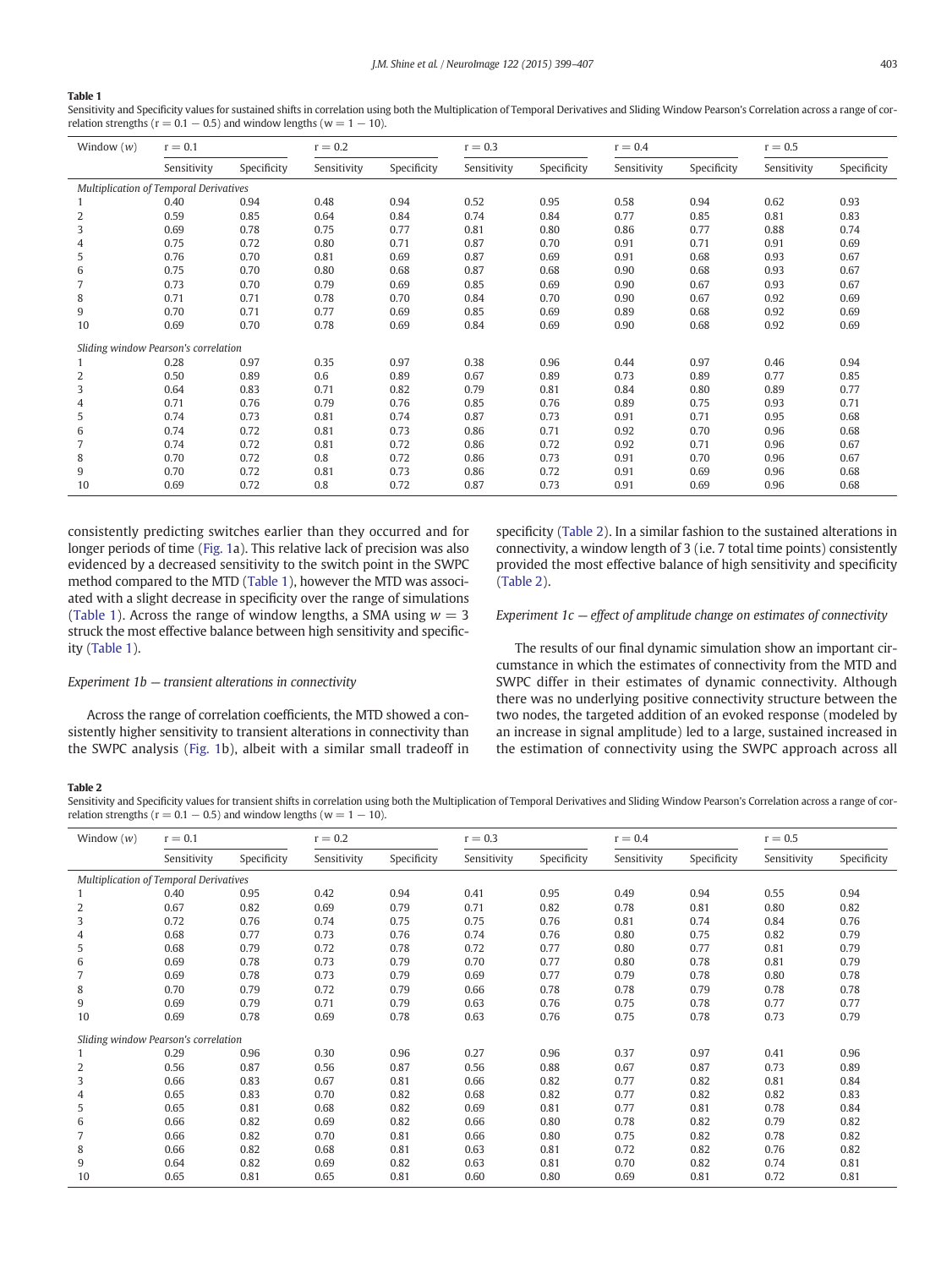#### <span id="page-5-0"></span>Table 3 Effect of noise addition and removal.

|                            | <b>MTD</b>  |             | <b>SWPC</b> |             |  |  |
|----------------------------|-------------|-------------|-------------|-------------|--|--|
|                            | Sensitivity | Specificity | Sensitivity | Specificity |  |  |
| Raw time series            |             |             |             |             |  |  |
| $w = 3$                    | 0.81        | 0.80        | 0.77        | 0.80        |  |  |
| Sinusoid waves (Hz)        |             |             |             |             |  |  |
| 0.001                      | 0.81        | 0.80        | 0.78        | 0.80        |  |  |
| 0.02                       | 0.81        | 0.80        | 0.68        | 0.80        |  |  |
| 0.04                       | 0.81        | 0.80        | 0.65        | 0.80        |  |  |
| 0.06                       | 0.79        | 0.80        | 0.62        | 0.80        |  |  |
| 0.08                       | 0.77        | 0.80        | 0.57        | 0.80        |  |  |
| 0.1                        | 0.78        | 0.80        | 0.55        | 0.80        |  |  |
| 0.2                        | 0.66        | 0.80        | 0.53        | 0.80        |  |  |
| 0.4                        | 0.71        | 0.76        | 0.36        | 0.80        |  |  |
| Head motion spikes         |             |             |             |             |  |  |
| 1%                         | 0.82        | 0.80        | 0.77        | 0.80        |  |  |
| 5%                         | 0.81        | 0.80        | 0.76        | 0.80        |  |  |
| 10%                        | 0.80        | 0.80        | 0.73        | 0.80        |  |  |
| 15%                        | 0.77        | 0.79        | 0.72        | 0.79        |  |  |
| 20%                        | 0.76        | 0.78        | 0.68        | 0.79        |  |  |
| 25%                        | 0.74        | 0.76        | 0.63        | 0.79        |  |  |
| High-pass filtering        |             |             |             |             |  |  |
| 0.005                      | 0.81        | 0.80        | 0.77        | 0.80        |  |  |
| 0.006                      | 0.81        | 0.80        | 0.77        | 0.80        |  |  |
| 0.007                      | 0.81        | 0.80        | 0.77        | 0.80        |  |  |
| 0.008                      | 0.81        | 0.80        | 0.77        | 0.80        |  |  |
| 0.010                      | 0.81        | 0.80        | 0.77        | 0.80        |  |  |
| 0.013                      | 0.81        | 0.80        | 0.77        | 0.80        |  |  |
| <b>Band-pass filtering</b> |             |             |             |             |  |  |
| $0.001 - 0.1$              | 0.90        | 0.80        | 0.77        | 0.80        |  |  |

The effect of noise addition to the sensitivity and specificity of the Multiplication of Temporal Derivatives (MTD) and Sliding Window Pearson's Correlation (SWPC) values. Values reflect the sensitivity and specificity of each metric at  $r = 0.3$  and  $w = 3$ , normalized against the values obtained for data without additional noise. We simulated four scenarios associated with noise: a) randomly phase-shifted sinusoid waves at a range of frequencies were added to the data to simulate low and high frequency noise; b) random fixed-amplitude 'spikes' were added to the data at different proportions to simulate sporadic head motion; c) data were high pass filtered at different frequencies (ranging from 0.005– 0.13 Hz); and d) data were band pass filtered between 0.001 and 0.1 Hz, in order to simulate a preprocessing strategy common to resting state data analysis. The MTD was more resistant to the addition of sinusoidal noise than the SWPC across a range of frequencies. Unsurprisingly, both methods were susceptible to decreased accuracy with extensive head motion, however the MTD was more robust to this phenomenon at the mid-range (5–15%). High-pass filtering did not have a measurable effect on either measure, although band pass filtering improved the sensitivity of the MTD to change-point detection, possibly due to the removal of high-frequency noise from the data.

window lengths [\(Fig. 3\)](#page-6-0). In contrast, the MTD was relatively insensitive to this change in the data, only estimating a change in connectivity in small window lengths ( $w = 1$ ), although the effects were relatively

### Table 4

Task-based connectivity results.

| Contrast  | Seed          | Target            | P value |
|-----------|---------------|-------------------|---------|
| $2$ -back |               |                   |         |
|           | L DLPFC (108) | L Lat $vOcc(136)$ | 0.001   |
|           | R DLPFC (236) | R_Med_vOcc (298)  | 0.001   |
|           | R DLPFC (236) | L vOcc (229)      | 0.003   |
|           | L DLPFC (108) | L vOcc (229)      | 0.004   |
|           | L PPC (51)    | L Lat $vOcc(136)$ | 0.017   |
|           | R DLPFC (236) | L Lat Occ $(98)$  | 0.025   |
| Faces     |               |                   |         |
|           | R PPC (211)   | L Lat $vOcc(136)$ | 0.005   |
| Places    |               |                   |         |
|           | R DLPFC (236) | L vOcc (229)      | 0.002   |
|           | R DLPFC (273) | R Med vOcc (299)  | 0.007   |

Numbers in parentheses represent the parcel identification number associated with each region and p-values reflect the results from a mixed-effects general linear model analysis. Key: DLPFC — dorsolateral prefrontal cortex; PPC — posterior parietal cortex; Lat — lateral; Med — medial; vOcc — ventral occipital cortex; Occ — occipital cortex.

transient. These results suggest that the MTD is more resilient to spurious correlations driven by task-induced co-activation of otherwise independent nodes.

# Experiment  $1d$  – effect of noise addition

The addition of sinusoidal noise across a range of frequencies led to marked detriment in the performance of the SWPC, particularly with high frequency noise (Table 3). In contrast, the MTD was relatively impervious to the additional of sinusoidal noise, only displaying a deficit in change-point detection with relatively high frequency noise (0.2 and  $0.4$  Hz).

# Experiment 1e — effect of head motion

Both methods showed decreased accuracy with extensive head motion (20–25% of trial with sporadic global 'spikes'), however the MTD was more robust to this phenomenon at the mid-range (5–15%; Table 3). Importantly, both the MTD and SWPC were able to detect a relative difference between State 1 and State 2 in the highest noise states.

# Experiment  $1f$  – effect of filtering

The choice of high-pass filtering threshold did not have a measurable effect on either the MTD or SWPC, which may be due to the fact that the temporal differencing of the time series acts like a HPF (see Fig. S4). In contrast, band pass filtering improved the sensitivity of the MTD to change-point detection, possibly due to the removal of highfrequency noise from the data (Table 3).

# Experiment 2 — stationary network detection

The MTD metric was associated with a mean c-sensitivity of  $0.76$  +/- 0.2 (see Fig. S2), which was greater than the mean c-sensitivity achieved by the methods reported in Smith et al.  $(0.63 +/- 0.2; t = 6.7, p < 0.001)$ , but not as sensitive as the best methods (0.86  $+/-$  0.2). Importantly, the functional coupling metric defined at the individual level performed excellently in the first four simulations ( $0.92 +/- 0.1$ ), which were designed to reflect 'normal' parameters used in 3 T fMRI BOLD imaging experiments. The MTD metric also performed well with respect to common issues associated with



Fig. 2. Effect of amplitude change on estimates of dynamic connectivity. The addition of a 1% amplitude change (shown in gray below the graph) to the signals that did not otherwise share any covariance structure (i.e. State 1; shown in white) was associated with a large increase in estimated functional connectivity by the average sliding window Pearson's correlation (SWPC). In contrast, the average Multiplication of Temporal Derivatives (MTD) metric did not estimate significant alterations in connectivity during this perturbation. This example highlights the insensitivity of the MTD to correlations that are driven by task transients, which have long been noted as a problem for functional connectivity (e.g. [Friston, 1994](#page-8-0)). Values reflect the mean connectivity strength (standardized to the maximum estimated value of the correlation strength for the  $r = 0.5$  simulations) across all window lengths and all correlation strengths.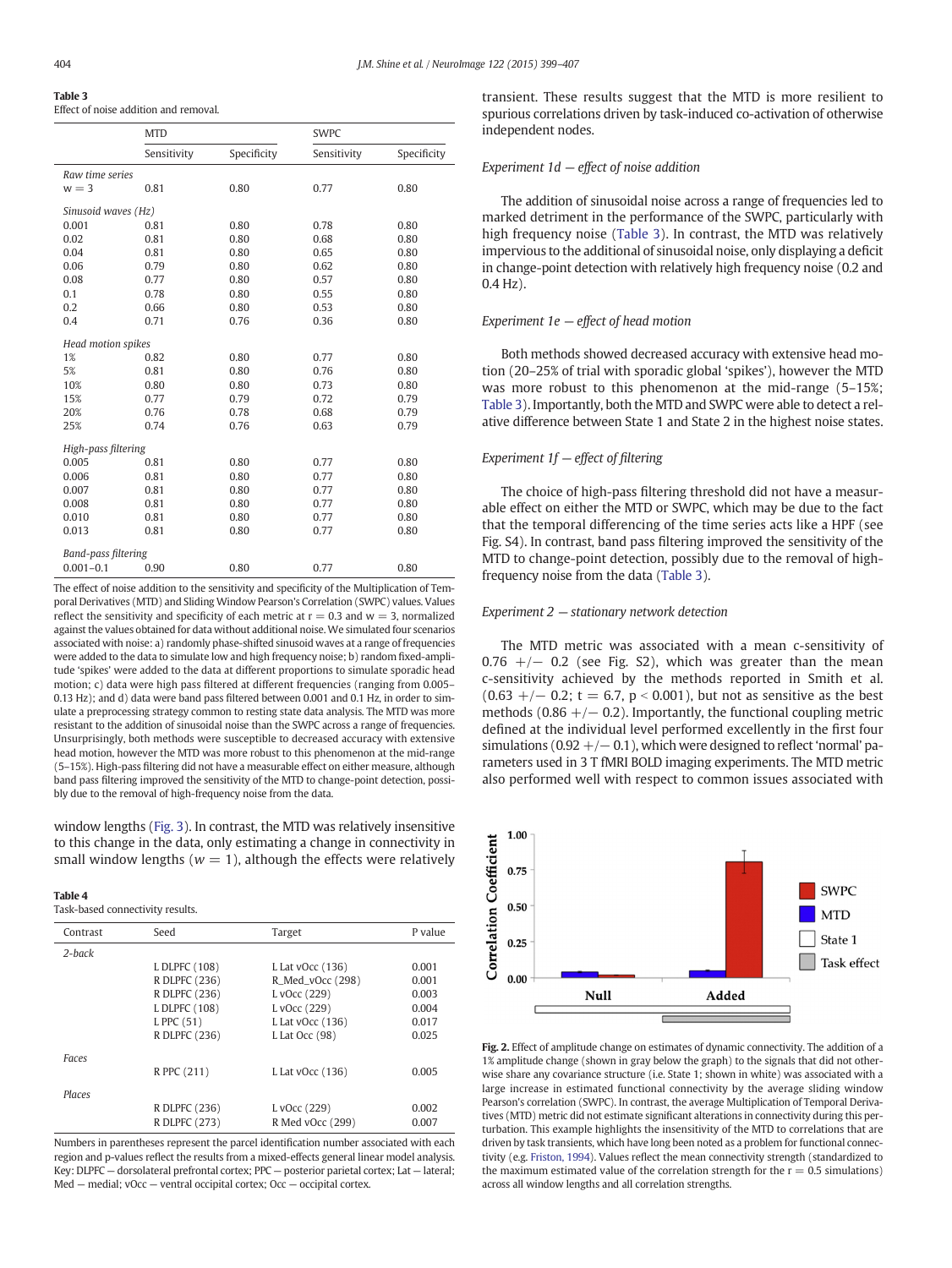a)

<span id="page-6-0"></span>fMRI data time series, which were shown to be problematic for several other measures of functional connectivity (Fig. S2). Overall, the MTD metric displayed similar c-sensitivity scores to the full Pearson's correlation (mean c-sensitivity: 0.70), perhaps unsurprising due to the formal similarity between two metrics. The MTD metric did not perform as well as partial correlation (mean c-sensitivity:  $87.9 + / - 16%$ ), or sparse inverse covariance (mean c-sensitivity: 87.6  $+/- 17$ %), however the method did out-perform the majority of methods tests across the range of simulations (mean c-sensitivity:  $63.1 + / - 17\%$ ), suggesting that the MTD can be used as a tool for estimating static connectivity structure in fMRI time series data. Overall, these results suggest that this method is a useful alternative for estimating undirected static graph structure in BOLD time series data.

# Experiment 3 — task-based connectivity

During blocks of high working memory load, we observed a number of significant patterns of task-based functional connectivity when using the MTD [\(Table 4](#page-5-0) and Fig. 3). During blocks of high versus low cognitive load, we observed an increase in functional connectivity between the bilateral dorsolateral prefrontal cortex and the ventral occipital cortex (Fig. 3a), consistent with the visual nature of working memory task. In addition, there was also increased coupling between the posterior parietal cortex and ventral occipital cortex, as well as functional anticoupling between the bilateral ventral occipital cortices. When contrasting patterns of face versus place recognition, we observed preferential connectivity between frontoparietal cortical regions and the ventral occipital regions responsible for the processing of either face-related (lateral) or place-related (medial) information (Fig. 3b).

#### **Discussion**

In this manuscript, we have: (i) introduced the Multiplication of Temporal Derivatives (MTD) metric as an alternative method for calculating dynamically evolving statistical relationships between nodes using BOLD time series data; (ii) demonstrated the utility of this novel functional coupling metric in detecting dynamic changes in connectivity over time using a novel simulated dataset; (iii) demonstrated that this metric can accurately estimate network structure in a previously described 'ground-truth' simulated dataset ([Smith et al., 2011](#page-8-0)); and (iv) demonstrated the utility of the metric in detecting significant patterns of task-based functional connectivity in a high-quality dataset. Together, these results suggest that the functional coupling metric may be applied to functional neuroimaging data to interrogate patterns of connectivity across space and time.

A major advantage of the MTD technique lies in the superior temporal sensitivity to dynamic changes in connectivity structure compared to existing methods (see [Figs. 1 & 2](#page-3-0); [Tables 1 and 2](#page-4-0)). Using data simulated using a State-Switching Model, we have demonstrated that the simple moving average of the MTD metric detects 'switches' in connectivity states with a higher sensitivity than SWPC analysis [\(Fig. 1a](#page-3-0) & [Table 1](#page-4-0)). In addition, the MTD metric was more resilient to the introduction of signals intended to mimic the presence of task-related transient increases in BOLD signal (modeled by increasing the amplitude of signal fluctuations; [Fig. 2\)](#page-5-0), suggesting that the method may be more resistant to spurious correlations between independent regions that are coincidentally co-activated during task performance, which have long been noted as a problem for functional connectivity (e.g. [Friston et al.,](#page-8-0) [1994\)](#page-8-0). Finally, the MTD was also able to detect transient changes in weak covariance structure with higher sensitivity than SWPC ([Fig. 1](#page-3-0)b & [Table 2](#page-4-0)), suggesting that the MTD can be applied to task-based data with high sensitivity to changes in correlation strength over time. Although there may be a theoretical risk that temporal derivatives (such as those used to estimate dynamic connectivity in the MTD; Eq. [2](#page-1-0)) might amplify noise in the data, our simulations provide strong evidence that with an appropriate window size (w), this is not the case.





Fig. 3. Task-based functional coupling. Task-based functional coupling: a) During the performance of a visually based working memory task, we observed significant functional coupling between key frontoparietal regions (shown in blue) and ventral occipital cortical regions specialized for either the recognition of faces (orange) or places (yellow). Specifically, periods of high cognitive load, irrespective of visual object, were associated with a preferential increased coupling between the bilateral dorsolateral prefrontal cortex and the ventral occipital cortex, along with parieto-occipital coupling and inter-hemispheric anti-coupling between the ventral occipital cortex; b) The recognition of faces was predominantly associated with increased coupling between the dorsolateral prefrontal cortex and the lateral ventral occipital cortex, as well as within the lateral ventral occipital cortex (shown as a dotted line). In contrast, the recognition of places was associated with increased coupling between the lateral frontal cortex and the medial ventral occipital cortex (solid lines).  $p < 0.001$  (survived correction for multiple comparisons using FDR  $p < 0.05$ ).

Specifically, the MTD was more robust to the addition of high and low frequency noise (Experiment 1d) and was also more robust to the spurious effects of head motion (Experiment 1e). Together, these analyses suggest that the MTD has the potential to interrogate dynamic alterations in functional connectivity. Together, these results highlight the utility of the MTD in estimating dynamic connectivity, but also suggest that existing dynamic connectivity work in which correlations are estimated using relatively long time windows (on the order of 30–45 time points), may be insensitive to important fluctuations in connectivity structure, although it bears mention that long windows demonstrate an improvement in specificity, particularly using the SWPC technique [\(Tables 1 and 2](#page-4-0)). Importantly, recent work has questioned whether dynamic alterations in connectivity can indeed be appropriately estimated using current models [\(Lindquist et al., 2014](#page-8-0)) and as such, future experiments should seek to clarify the nature of dynamic alterations in connectivity in a wide range of real fMRI data. An alternative approach could utilize wavelet transformation to separate data into different frequency sub-bands, with different estimates of connectivity calculated on each resultant sub-band [\(Achard et al, 2006\)](#page-8-0). Indeed, it will be interesting to determine whether connectivity estimates created with the MTD method will be qualitatively similar to estimates of connectivity created using wavelet transformed data.

Although the MTD and SWPC are based on similar mathematical estimates of covariance over time, there are important differences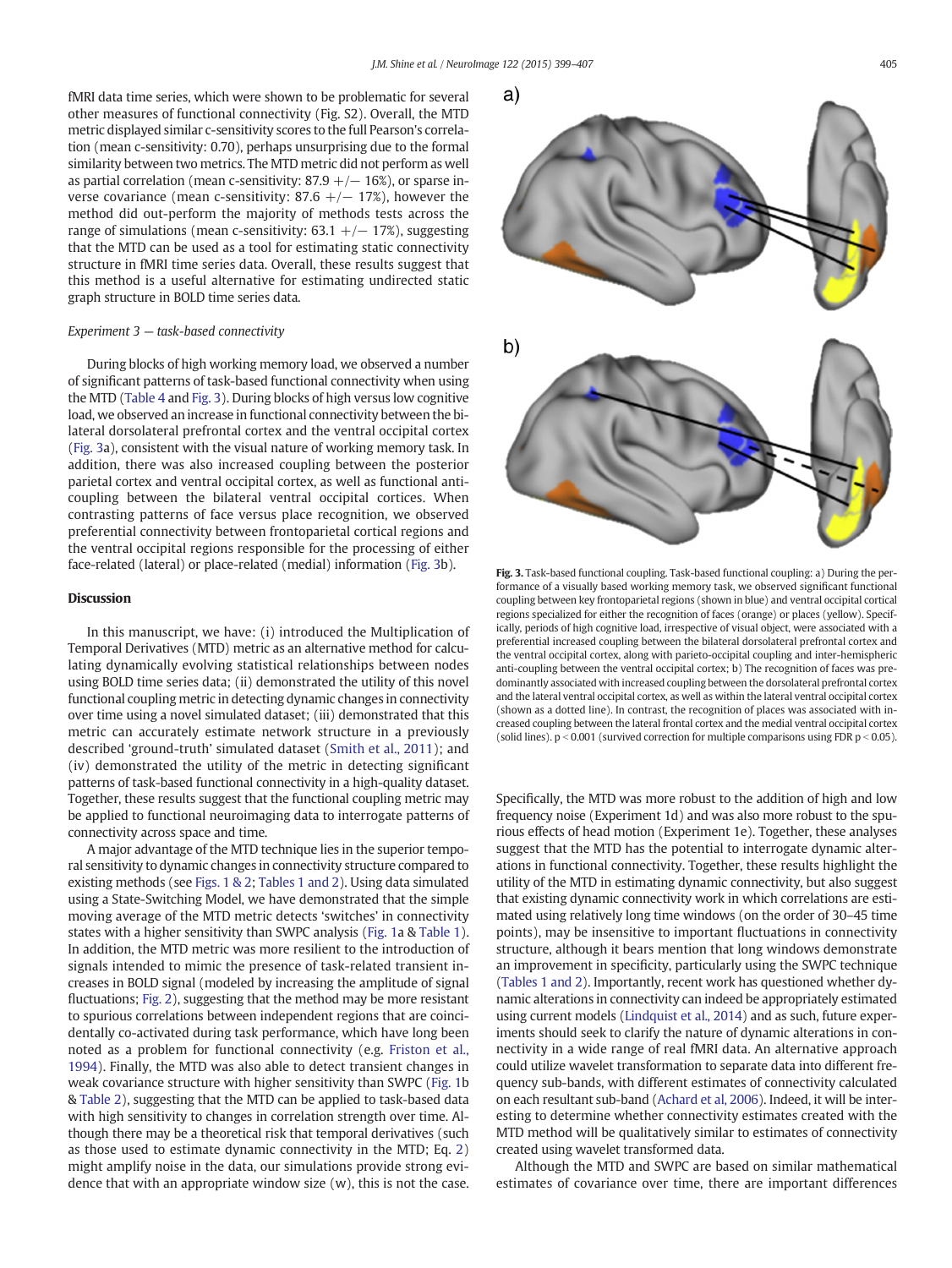between the two methods. For instance, the MTD shows a higher sensitivity to subtle alterations in connectivity structure [\(Fig. 1](#page-3-0)), possibly due to an increased sensitivity to small changes in signal over time afforded by the calculation of the first temporal derivative of the time series, which acts like a HPF (see Fig. S4). In addition, as SWPC are calculated on demeaned data, the SWPC technique will necessarily over-estimate patterns of connectivity in circumstances where two independent regions show similar increases in signal amplitude, such as in task-based experiments where two independent regions may be coincidentally co-activated by task demands [\(Fig. 2](#page-5-0)). These results have important implications for estimates of functional connectivity between brain regions in task-based experiments, where external manipulations may independently drive increased activity in neural systems that themselves are not effectively communicating with one another (e.g. [Friston et al., 1994\)](#page-8-0). Together, these results suggest that by using conventional methods, such as SWPC, researchers may potentially be detecting spurious changes in covariance structure within networks as identified by task-based fMRI. However, further experiments are required to determine whether such circumstances occur in a meaningful way during the resting state (e.g. during 'switches' in internal states [\(Allen et al., 2014; Gorgolewski et al., 2014](#page-8-0))).

In addition to providing increased sensitivity to dynamic alterations in connectivity, the MTD was also able to robustly estimate undirected network structure across a wide range of parameters in a 'goldstandard' simulated dataset [\(Smith et al., 2011](#page-8-0)). In particular, the MTD performed extremely well when analyzing imaging parameters commonly used amongst modern functional MRI experiments (i.e. 5–50 nodes, 10 min scan time, mean signal-to-noise ratio), suggesting that the MTD provides an accurate measure for assessing functional connectivity over the course of a resting state session. Together, these results suggest that, in addition to providing temporal sensitivity, the MTD is also able to effectively estimate the presence or absence of significant network edges over longer periods of time.

An important application of the MTD is its ability to estimate taskbased functional connectivity. By combining the functional coupling metric with a high-quality working memory task dataset from the Human Connectome Project [\(Barch et al., 2013](#page-8-0)), we were able to demonstrate robust patterns of task-based connectivity during 2-back versus 0-back blocks in a visually based working memory task from the Human Connectome Project ([Fig. 3a](#page-6-0)). Interestingly, the MTD also discovered separable patterns of task-based connectivity between frontoparietal regions and both medial and lateral ventral occipitotemporal cortex [\(Fig. 3b](#page-6-0)), which are thought to be selective for the processing of faces and places, respectively ([Bell et al., 2009;](#page-8-0) [Kriegeskorte et al., 2007, 2008\)](#page-8-0). These results are strongly aligned with previous hypothetical ([Gazzaley and Nobre, 2012; Ranganath](#page-8-0) [and D'Esposito, 2005\)](#page-8-0) and neuroimaging work [\(Axmacher et al., 2008;](#page-8-0) [Zanto et al., 2011\)](#page-8-0), providing evidence that effective visual working memory performance involves the flexible reconfiguration of select nodes with frontoparietal and visual networks. Despite these promising results, further work is required to determine the most efficient taskdesign for estimation of dynamic patterns of connectivity, as designs classically used to estimate dynamic patterns of neural activity (e.g. event related potentials in electrophysiology) bear little resemblance to the rapid event-related designs currently favored by many fMRI experiments. In addition, it is not clear whether the low pass filter of the BOLD response would render such experiments ineffective, irrespective of task design. Despite these potential issues, the simulation experiment provides evidence that the MTD contains is useful as a tool for dynamically exploring patterns of covariance across time series.

The combination of high temporal sensitivity, effective network edge detection and ease of computation suggest a number of other potential uses for the MTD in the neuroscience literature. For instance, the MTD could be combined with resting state data and a model-free clustering approach in an attempt to detect unique 'states' within patterns of brain connectivity (e.g. [Allen et al., 2014; Calhoun et al., 2014;](#page-8-0) [Damaraju et al., 2014; Yang et al., 2014\)](#page-8-0). The MTD could also be used in combination with graph-theoretical metrics in an effort to describe the functional connectome as it evolves over time ([Bullmore and](#page-8-0) [Sporns, 2009\)](#page-8-0). Alternatively, the MTD could be combined with task data (as shown above) to estimate task-related connectivity, similar to a Psychophysiological Interaction analysis ([Friston et al., 1997\)](#page-8-0). Indeed, the ability to represent the functional connectivity between two regions over time into a single vector provides an avenue for interesting questions, including the manner in which patterns of connectivity interact with one another over time, potentially allowing for a higher level of description of dynamic neural interaction that is currently underexplored. Finally, the MTD could be used to test hypotheses relating to functional connectivity impairments in patient cohorts, both in resting-state and task data (e.g. see [Shine et al., 2013](#page-8-0)).

There is currently debate in the literature regarding the principled choice of window length for dynamic estimates of connectivity using BOLD fMRI. Using simulated data, [Leonardi and Van De Ville \(2015\)](#page-8-0) have proposed that the minimum window for estimating connectivity should be larger than the reciprocal of the slowest frequency component in the signal of interest (for instance, using a 0.01 Hz filter for data fluctuating once every 100 s). In response, [Zalesky and](#page-8-0) [Breakspear \(2015\)](#page-8-0) have since demonstrated that although temporal windows of greater than  $1/f_{\text{min}}$  maximize statistical power, temporal windows of this duration may be over conservative in moderate signal to noise conditions. This is an important finding, as most published works in the field have utilized a sliding window approach with a window length of approximately 30–40 s (e.g. [Allen et al., 2014; Yang et al.,](#page-8-0) [2014; Zalesky et al., 2014\)](#page-8-0). In this manuscript, we have shown that both the MTD and SWPC can effectively estimate alterations in connectivity using much smaller windows than currently employed in the literature, with the MTD showing the highest sensitivity to abrupt changes in covariance in small windows [\(Fig. 1\)](#page-3-0). In addition, we have shown that the MTD is relatively robust to both low and high frequency noise (Experiment 1d) and is not adversely affected by the choice of highpass filter (Experiment 1f). Together, these results suggest that dynamic patterns of functional connectivity can be interrogated in much smaller windows than currently applied in the neuroimaging literature.

# Conclusion

Together, the results our experiments suggest that the MTD provides a robust and powerful method for estimating patterns of dynamic functional connectivity and network structure in multivariate time series data. There are a number of obvious benefits and utilities for this methodology, which will help to clarify the precise dynamic relationship between neural regions in both rest and task-based experiments and assist in the definition of the brains' functional connectome. Future experiments could potentially combine the MTD with multivariate volatility methods ([Lindquist et al., 2014\)](#page-8-0) or metrics that calculate connectivity based on patterns of coincident supra-threshold activity ([Chen et al.,](#page-8-0) [2015](#page-8-0)) to help improve the sensitivity of estimations of functional connectivity in both simulated and real fMRI data, which in turn will help to solidify our understanding of the dynamic interactions between neural regions that define the functioning of the human brain.

#### Acknowledgments

We would like to thank Vanessa Sochat for her critical input to the manuscript. The study was not funded by an external agency.

#### Appendix A. Supplementary data

Supplementary data to this article can be found online at [http://dx.](http://dx.doi.org/10.1016/j.neuroimage.2015.07.064) [doi.org/10.1016/j.neuroimage.2015.07.064](http://dx.doi.org/10.1016/j.neuroimage.2015.07.064).